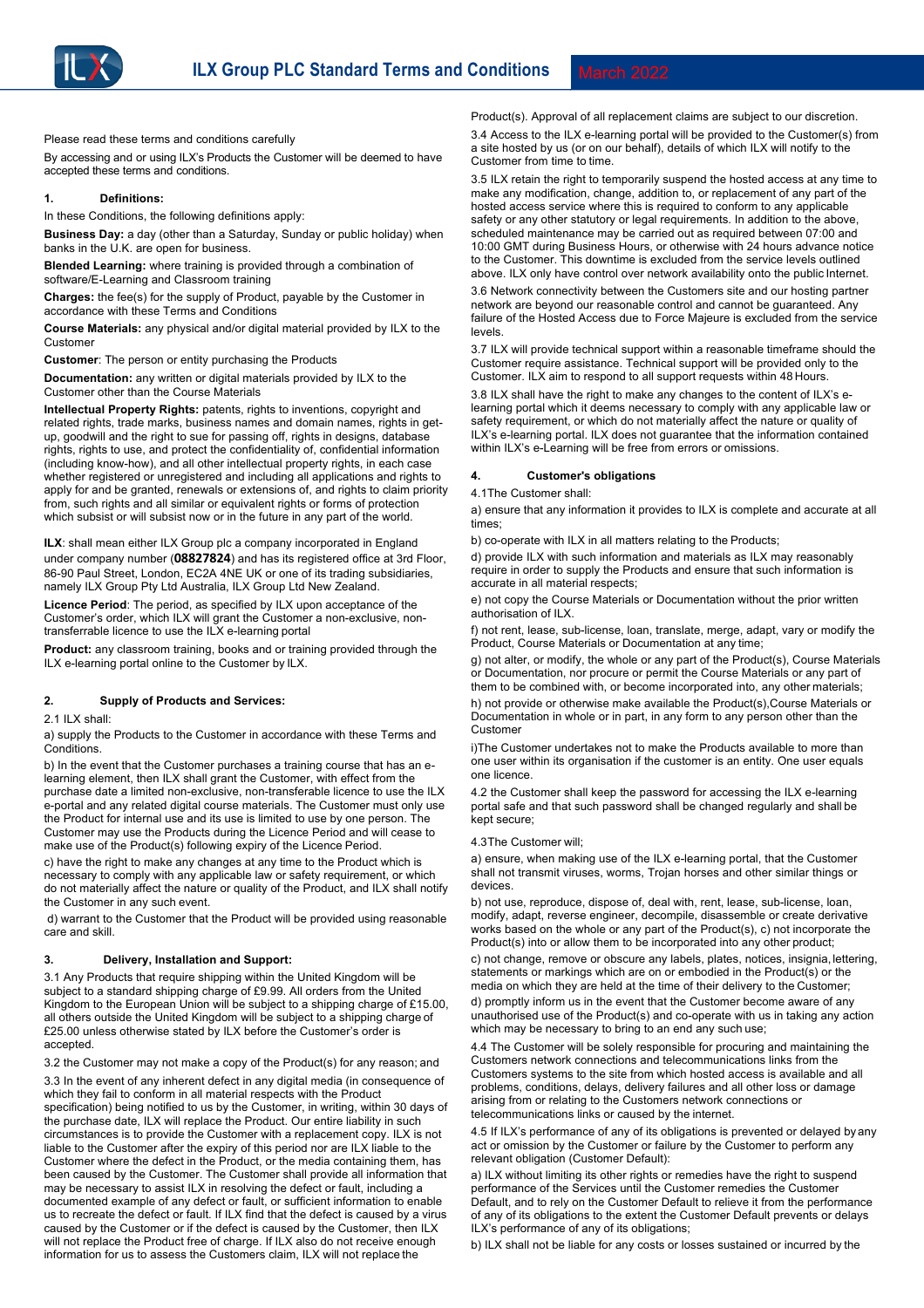Customer arising directly or indirectly from ILX's failure or delay to perform any of its obligations as set out in this clause and the Customer shall reimburse ILX or on written demand for any costs or losses sustained or incurred by ILX arising directly or indirectly from the Customer Default.

# **5 Intellectual Property:**

All Intellectual Property Rights in or arising out of or in connection with the Products and Services shall be owned by ILX.

The Customer acknowledges that it shall have no rights in or to the Intellectual Property Rights, and that all rights in and to the Property and Services belong exclusively to ILX and our licensors and that the Customer shall have no right in or to them other than to the right to use them as expressly set out in the Contract.

### **6. Confidentiality**

A party (receiving party) shall keep in strict confidence all technical or commercial know-how, specifications, inventions, processes or initiatives which are of a confidential nature and have been disclosed to the receiving party by the other party (disclosing party), its employees, agents or subcontractors, and any other confidential information concerning the disclosing party's business, its products and services which the receiving party may obtain. The receiving party shall only disclose such confidential information to those of its employees, agents and subcontractors who need to know it for the purpose of discharging the receiving party's obligations under the Contract, and shall ensure that such employees, agents and subcontractors comply with the obligations set out in this clause as though they were a party to the Contract. The receiving party may also disclose such of the disclosing party's confidential information as is required to be disclosed by law, any governmental or regulatory authority or by a court of competent jurisdiction. This clause shall survive termination of the Contract.

# **7. Data Protection:**

ILX will process the information it receives from the Customer in accordance with these Terms and Conditions. ILX will use such information including but not limited to (i) performance of its obligations and enforce its rights under these Terms (ii) inform the Customer of feedback and results (iii) contact the Customer by e-mail, telephone or post to inform them about ILX's Products and Services which may be on interest (iv) ILX may share information with its agents and service providers for these purposes.

Unless otherwise contacted, the Customer agrees that ILX may share information with other members of the ILX Group of companies, who may contact the Customer by e-mail, telephone or post to inform the Customer about other products and services.

#### **8. Warranties and Indemnities:**

8.1. ILX warrant that ILX have all necessary rights to deliver the Product(s) under the Terms of Engagement. ILX warrant that the Product(s) will conform in all material respects to specifications published by ILX and provided to the Customer, that they shall be of satisfactory quality and fit for the specified purposes for which ILX are supplying them to the Customer.

8.2. ILX shall indemnify the Customer against any actions, proceedings, losses or damages suffered directly by the Customer as a result of a claim that use of the Product(s) infringes third-party intellectual property rights provided that: (i) ILX is given prompt notice of any such claim; (ii) Customer provide reasonable co-operation to us in the defence and settlement of such claim, at our expense; and

8.3. ILX are given sole authority to defend or settle the claim. In the defence or settlement of any claim ILX may procure the right for the Customer to continue using the Product(s), replace or modify the Product(s) so that they become non-infringing or, if such remedies are not reasonably available, terminate the licence of the relevant Product(s) on written notice to the Customer without any additional liability or obligation to pay liquidated damages or other additional costs to the Customer.

8.4. ILX shall have no liability under the foregoing indemnity to the extent that the alleged infringement is based on: (i) a modification to the Product(s) by anyone other than ILX; (ii) the Customer's use of the Product(s) in a manner contrary to the terms of the Contract and/or instructions given to Customer by ILX; or (iii) the Customer's use of the Product(s) after notice of the alleged or actual infringement from ILX or any appropriate authority.

8.5. While reasonable care is taken to ensure that all content is accurate and complete ILX do not warrant or represent that the Product(s) are free from errors or omissions.

8.6. It is the Customer's sole responsibility to satisfy itself prior to entering into a contract with ILX that the Product will meet the Customers requirements and that the Product will be compatible with any equipment on which Customer intend to run them, and the Customer has the necessary level of prior knowledge and competence to achieve the objectives of the Product(s).

8.7. The Customer warrants that it has not been induced to enter into the Contract by any statement, representation or warranty however made by ILX before the Contract Date and not contained in the Contract and the Customer warrants that the Customer will not make any allegation, claim or bring any action against ILX arising from any such statement, representation or warranty, but Customer are not prevented by this clause from making any allegation. claim or bringing any action against ILX that ILX made a representation to the Customer fraudulently and the Customer entered into the Contract in reliance on it.

8.8. All other conditions, warranties or other terms which might have effect between the Customer and ILX or be implied or incorporated into this Contract, whether by statute, common law or otherwise, are hereby excluded to the fullest extent permissible by law, including without limitation any implied conditions, warranties or other terms as to satisfactory quality, fitness for purpose or the use of reasonable skill and care.

### **9 Limitation of Liability:**

9.1. The Customer uses the Product(s) at its own risk and ILX shall under no circumstances whatever be liable to the Customer, whether in contract, tort (including negligence), breach of statutory duty, or otherwise, for any loss of profit, or any indirect or consequential loss arising under or in connection with the Terms and Conditions;

9.2. ILX's total liability to the Customer in respect of all other losses arising under or in connection with the Contract, whether in contract, tort (including negligence), breach of statutory duty, or otherwise, shall in no circumstances exceed the price paid by the Customer for the Product.

9.3. Nothing in these Conditions shall limit or exclude ILX's liability for:

(a) death or personal injury caused by its negligence, or the negligence of its employees, agents or subcontractors; (b) fraud or fraudulent misrepresentation; or (c) breach of the terms implied by section 2 of the Supply of Goods and Services Act 1982 (title and quiet possession) (d) breach of the terms implied by section 12 of the Sale of Goods Act 1979 (title and quiet possession)

9.4. The terms implied by sections 3 to 5 of the Supply of Goods and Services Act 1982 are, to the fullest extent permitted by law, excluded from the Contract.

9.5 Except as set out in these Conditions, all warranties, conditions and other terms implied by statute or common law are, to the fullest extent permitted by law, excluded from the Contract.

9.6. This clause 10 shall survive termination of the Contract.

#### **10. Termination:**

10.1 ILX may terminate the contract and these Terms and Conditions:

(a) if the customer fails to make payment of the charges when it is due, and the customer still fails to make payment within 3 days of ILX reminding the customer that payment is still due and outstanding

(b) the customer fails to provide information to ILX that is necessary to provide the Product(s)

(c) the customer is in breach of any of its obligations other than payment under these Terms and Conditions, and where remediable, the Customer fails to remedy such breach within 7 days of being notified that it is required to remedy the breach.

(d) If the Customer is acting in a personal capacity and is not acting on behalf of its trade, business craft or profession, then the Customer may be entitled to a 14 day cooling-off period during which it may cancel the contract if certain circumstances apply under the Consumer Contracts (Information, Cancellation and Additional Charges) Regulations 2013.

#### **11. Consequences of termination of the Contract for any reason:**

a) the Customer shall immediately pay to ILX all of ILX's outstanding unpaid invoices and interest and, in respect of Services supplied but for which no invoice has been submitted, ILX shall submit an invoice, which shall be payable by the Customer immediately upon receipt;

b) the Customer shall return all of ILX's Course Materials and Documentation Products which have not been fully paid for. If the Customer fails to do so, then ILX may enter the Customer's premises and take possession of them. Until they have been returned, the Customer shall be solely responsible for their safe keeping and will not use them for any purpose not connected with these Terms and Conditions;

c) the accrued rights, remedies, obligations and liabilities of the parties as at expiry or termination shall be unaffected, including the right to claim damages in respect of any breach of the Contract which existed at or before the date of termination or expiry; and

d) clauses which expressly or by implication survive termination shall continue in full force and effect.

e) Where ILX terminates under the situations set out at Clause 10.1 then the Customer will not be entitled to a refund for any Product(s) which the Customer has already used. In the event that any Product has not been used, then ILX will be entitled to charge a reasonable compensation for the loss of profit and costs ILX will incur as a result of the termination.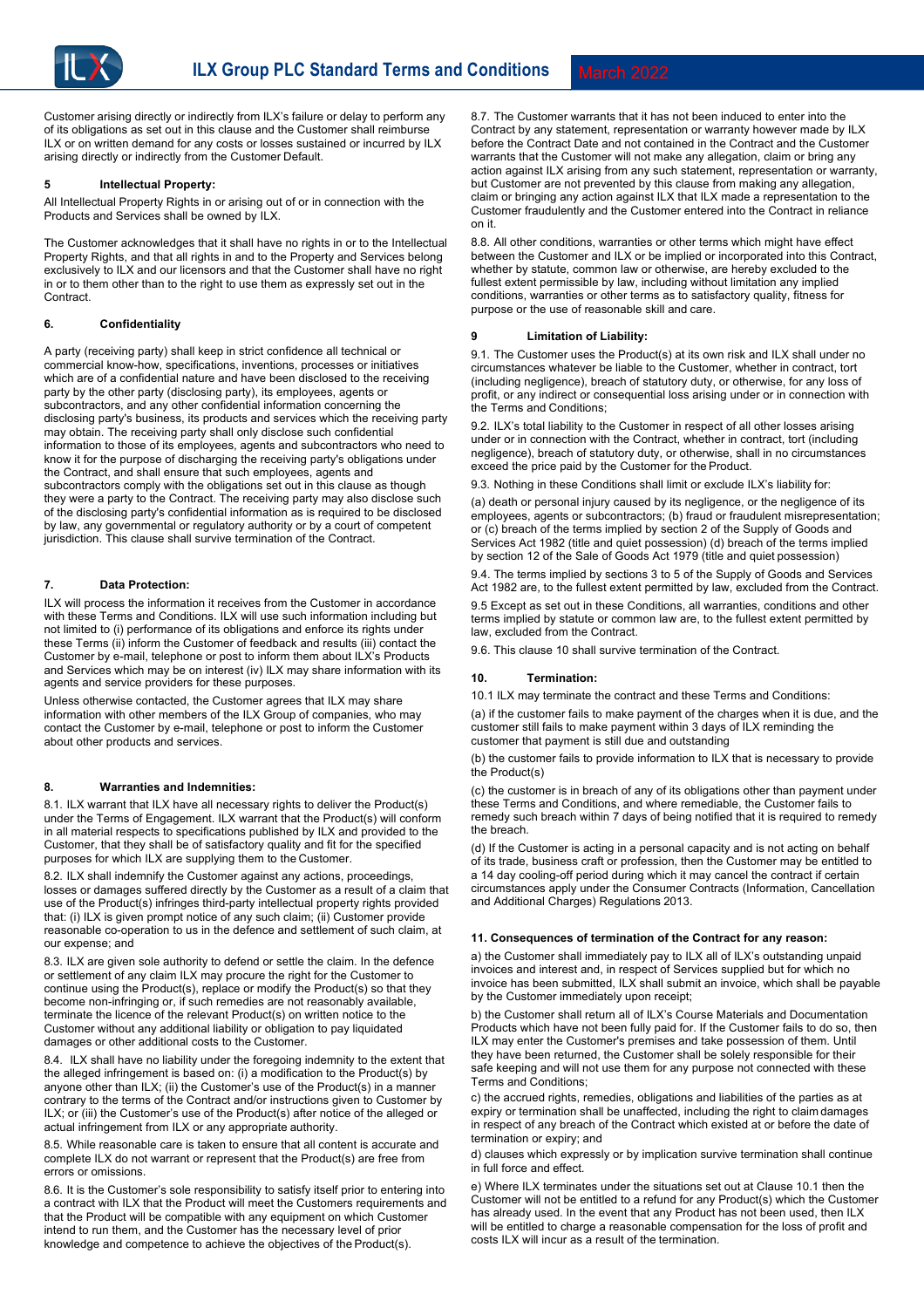# **12. E-Licence Term and Termination:** liable to pay a fee.

12.1 E-learning access is for one (1), three (3), twelve (12) months from the date on which they are purchased by the Customer.

12.2 No refunds shall be given for the cancellation of E-learning courses no matter when cancellation is notified to us if the E-learning licence was issued. No refunds or returns shall be given for PDF manuals purchased.

12.3 The exam vouchers purchased in connection with each licence must be redeemed before the licence expires.

12.4 Exams and classroom work shops associated with our Blended Learning courses must be booked and attended during the Licence Period

12.5 The Licence will terminate immediately on the expiry of the Licence Period.

12.6 ILX reserves the right to terminate the Licence immediately if the Customer is in breach of any of its terms, save that if the breach is capable of remedy, the Customer will be allowed a period of 14 days within which to remedy the breach and only if the breach is not remedied within this period will our termination be effective. A breach by the Customer of any terms relating to the protection of our proprietary or intellectual property rights or those of our licensors will not be considered remediable.

12.7 Upon the termination of the Licence the Customer will cease to use and to access and, if the Customer is authorised to allow access to Permitted Users, procure that all Permitted Users cease to use and to access the Product(s) and (where the Product(s) have been supplied to the Customer via a media device or similar durable media) surrender up or (at our request) return to us immediately the Product(s) and all media on which they are held and the Customer will delete all copies of the whole or any part of them in the Customers possession or control and the Customer will permit us, our employees and agents to enter the Customer premises for the purposes of

# repossessing the same and/or verifying that the same has been done. **13. Classroom (Face to face and Virtual)**

13.1 At the time of the Contract Date, the Customer may choose classroom courses as part of the Products.

13.2 Classroom courses will be held at a time and location which will be confirmed by ILX to the Customer. When eBook manuals have been issued, no refunds or returns shall be given, with the exception of the statutory cooling off period (ILX must be notified in writing no more than 10 working days)

13.3 Classroom courses and their respective exams must be attended within 12 months of the date on which they are purchased by the Customer.

13.4 ILX reserves the right to:

- (i) Refuse attendance to any delegate who is late for the start of a course
- Refuse attendance to any delegate who is not dressed in suitably appropriate business attire for the course (ii)
- Eiect any delegate from the classroom training venue who ILX reasonably find to have been rude to ILX staff, (iii)
- representatives, and or other delegate(s) or any other person in the venue
- Refuse and or eject from the venue any delegate who by his or her conduct is found to have breached and or caused the Customer to breach any of its obligations under Clause 5 (iv)
- Refuse and or eject from the classroom any delegate who is found to have cheated and or plagiarised during the course (v)

The Customer will not be entitled to any refund, deduction or any right to set off against the fee in the event of 14.5(1) to (5) inclusive.

#### **14. Classroom (face to face or virtual) Cancellations and Transfers**

14.1 The venue and date of the course will be as advised to the Customer at the time of booking. ILX reserves the right to change the location of the course and will advise the customer as soon as this change is known. ILX reserves the right to cancel or reschedule any course and will advise the customer as soon as this change is known. ILX will use all reasonable endeavours to avoid changes of this nature.

14.2 When this is unavoidable ILX will refund, in full, all monies paid by the customer, or at the customer's option apply all monies to a rescheduled or alternative course.

14.3 Customer Cancellations and transfers will only be accepted if made in writing and received at least four weeks before the start of a classroom course. Where the notice to cancel and or transfer is given is less than four weeks but more than two weeks, cancellations or transfers will incur a charge equivalent to 50% of the course fee. Where cancellations or transfers are made less than two weeks to the start of a course, a charge equivalent to 100% of the course fee will still be payable by the Customer. The Customer accepts that cancellations and transfers made with four weeks or less notice means that ILX will have difficulty in finding a new customer to take the customers place and that the above fees represent a real and fair pre-estimate of the costs and loss of profits ILX could have made had the customer not cancelled or requested to transfer.

14.4 Transfers beyond this point can be arranged but the Customer will be

14.5 In respect of Blended Learning courses containing an e-learning and workshop or exam element, the Customer must attend the workshop and or exam element(s) within the Licence Period. Should the Customer fail to attend within this period then ILX reserves the right to charge the Customer another fee to book the workshop and or exam element, which will charged at the market rate (in current).

# **15. Charges:**

All fees stated by ILX are exclusive of sales tax (VAT, GST or other sales tax as applicable) which will be added where applicable. Sales tax shall be paid by the Customer at the rate and in the manner prescribed by law when payment is due.

a). The Customer is liable to ILX for payment of the Fees. Unless purchased online, the Customer will be invoiced on acceptance of these Terms and Conditions r. These must be paid to us on or before the Payment Date. Unless otherwise set out in the Contract, the Payment Date is 30 days from the date of receipt of invoice or 14 days prior to the start of delivery of the Service, whichever is the earlier Instructions for payment will be contained on the Customers invoice. ILX will not treat any amount as paid until ILX are in receipt of the full amount due to us in cleared funds.

b) When ordering via our website, the Customer will need to browse the ILX website and add any Products the Customers wishes to buy into the shopping cart. After the Customer has finished, it will need to click on 'Checkout' and it will then be asked for a few details that ILX needs to complete the order. After the Customer has completed the further details ILX needs to be able to complete the order request, and submitted the order for payment with, the order will then be sent to ILX. The price for the Products will be due and become immediately payable. The price will debited from the Customers payment card then. ILX will then send out a confirmation e-mail to acknowledge receipt, but this is not acceptance. ILX's acceptance of the order will take place once ILX has contacted the Customer to confirm that the order has been accepted, at which point a contract will come into existence between the Customer and ILX. These Terms and Conditions will apply to the contract.

c) Where the Customer is purchasing Products off the ILX premises in a personal capacity and not acting on behalf of its trade, business, craft or profession or via the ILX website, the Customer's acceptance of these Terms and Conditions shall be taken to mean the Customer has given an express request for the purposes of Regulation 36 and Regulation 37 of the Consumer Contracts Regulations 2013.

d) In the event of late payment the Customer will be liable to payment of interest accruing daily at the rate being 4 percent above the UK base rate percentage for the time being of HSBC Bank plc from the date when payment first became due until the date of actual payment both before and after any judgement. All interest is payable to us on demand.

# **16. Notice:**

Any notice or other communication given to a party under or in connection with the Terms and Conditions shall be in writing, addressed to that party at its registered office (if it is a company) or its principal place of business (in any other case) or such other address as that party may have specified to the other party in writing in accordance with this clause, and shall be delivered personally, sent by pre-paid first class post or other next working day delivery service, commercial courier, fax or e-mail.

A notice or other communication shall be deemed to have been received: if delivered personally, when left at the address referred to in clause; if sent by pre-paid first class post or other next working day delivery service, at 9.00 am on the second Business Day after posting; if delivered by commercial courier, on the date and at the time that the courier's delivery receipt is signed; or, if sent by fax or e-mail, one Business Day after transmission.

The provisions of this clause shall not apply to the service of any proceedings or other documents in any legal action.

# **17. Severance:**

If any provision or part-provision of the Terms and Conditions becomes invalid, illegal or unenforceable, it shall be deemed modified to the minimum extent necessary to make it valid, legal and enforceable. If such modification is not possible, the relevant provision or part-provision shall be deemed deleted. Any modification to or deletion of a provision or part-provision under this clause shall not affect the validity and enforceability of the rest of the Terms and **Conditions** 

If one party gives notice to the other of the possibility that any provision or partprovision of the Terms and Conditions is invalid, illegal or unenforceable, the parties shall negotiate in good faith to amend such provision so that, as amended, it is legal, valid and enforceable, and, to the greatest extent possible, achieves the intended commercial result of the original provision.

#### **18. Assignment and other dealings:**

ILX may at any time assign, transfer, mortgage, charge, subcontract or deal in any other manner with all or any of its rights under the Conditions and may subcontract or delegate in any manner any or all of its obligations under the Conditions to any third party or agent.